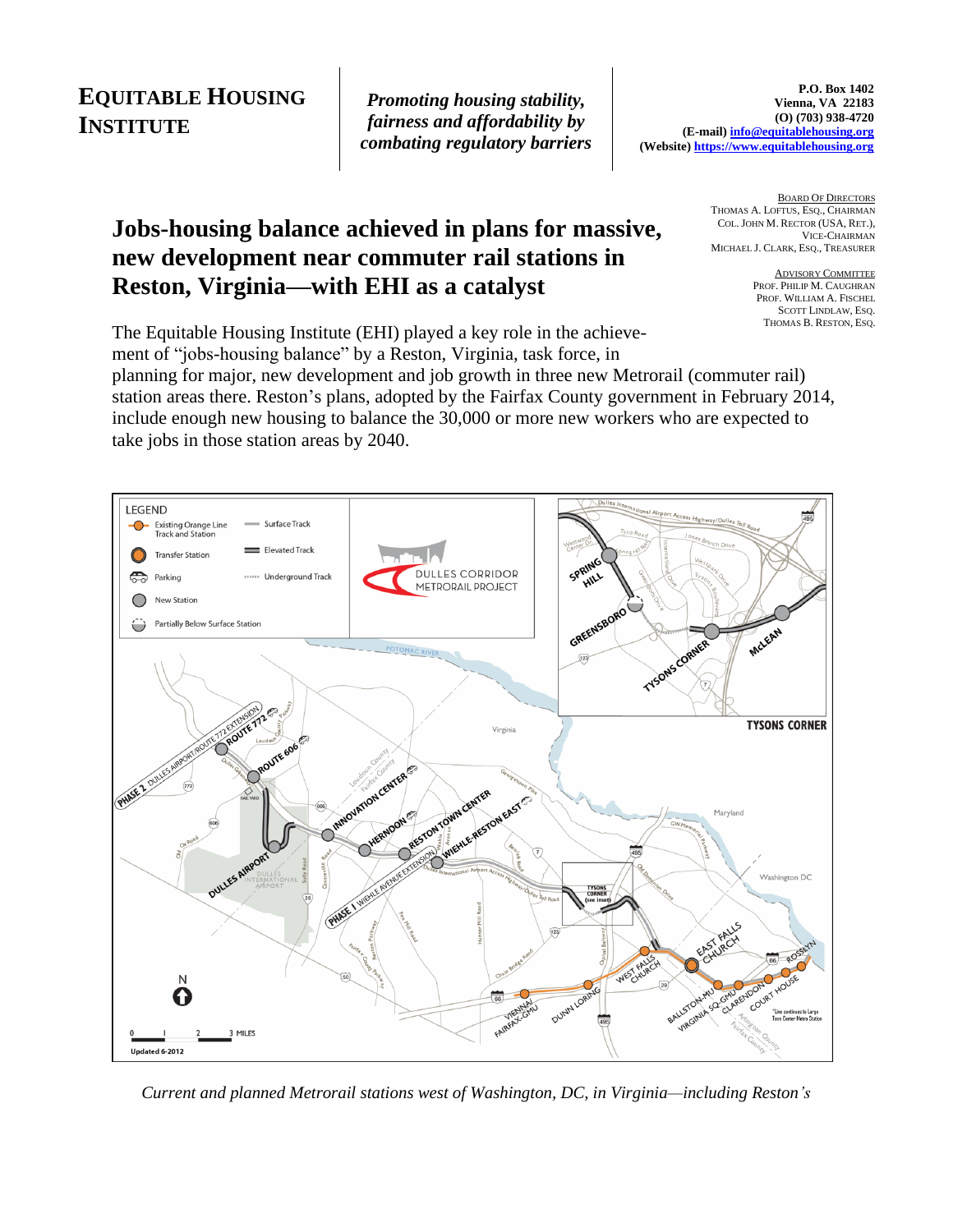Reston's balanced development plans were unprecedented among Fairfax County's transitoriented developments (TODs). They showed a concern for housing needs that is all-too-rare in land use planning, but that is necessary if the United States hopes to reverse the major and everincreasing problems its people face with housing affordability.

## **What "jobs-housing balance" is, and how it helps**

True "jobs-housing balance" generally consists of one suitable housing unit for about every 1.5 jobs in the community. 1 (The average number of workers in an American household is about 1.5.) A "community" for this purpose is synonymous with the transportation term "commuteshed"—a compact geographic area in which residents normally can reach jobs in 30 minutes or less, even during peak commuting hours. 2

Good planning involves minimizing commuting times and maximizing the availability of environmentally-friendly alternatives to automobiles (such as walking and bicycle paths). The consequences of failure to achieve true jobs-housing balance in an economically thriving community include destructive, urban sprawl—such as unnecessary road- and home-building in outlying (often rural) areas. Sprawl also leads to:

- more long-distance commuting and traffic congestion,
- resulting waste of fossil fuels for automobiles, which create climate-changing greenhouse gases,
- reduced green space to absorb rainwater and chemical runoff,
- increased soil erosion and water pollution, and
- destruction of natural habitats and wildlife and reductions in the abundance and diversity of bird species. 3

An excess of jobs compared with housing units in a community also is associated with housing price escalation, displacement of low- and moderate-income people, increased poverty and homelessness. 4

<sup>1</sup> *See, e.g.,* American Planning Association (APA) Advisory Service Report No. 516, *Jobs-Housing Balance*, p. 4 (2003), available through: <https://www.planning.org/publications/report/9026849/> ("APA Report") (general jobs-housing target standard is one housing unit for every 1.5 jobs in the community).

<sup>2</sup> *See, e.g.,* Housing Partnership, *Jobs and Housing: Can't Have One Without the Other*, Seattle, December 2005, pp. 1, 7 ("commute-sheds" are rough geographic designations for areas around employment centers "that can offer commutes of under a half hour to most of the major employment sites in the sub-region"). *See generally, e.g.,* EHI, *Housing Shortages, Excessive Housing Costs, and Government Planning* ("EHI, *Housing Shortages*")*,* pp. 19-21 (Oct. 28, 2013) (citing examples); posted at: [https://equitablehousing.org/42-organization/142-ehi-analysis-of-fairfax-county-jobs](https://equitablehousing.org/42-organization/142-ehi-analysis-of-fairfax-county-jobs-housing-report.html)[housing-report.html.](https://equitablehousing.org/42-organization/142-ehi-analysis-of-fairfax-county-jobs-housing-report.html)

<sup>3</sup> *See generally, e.g.,* EHI, *Housing Shortages, supra* note 2, at pp. 8-9.

<sup>4</sup> *See generally, e.g. id.,* pp. 2-5.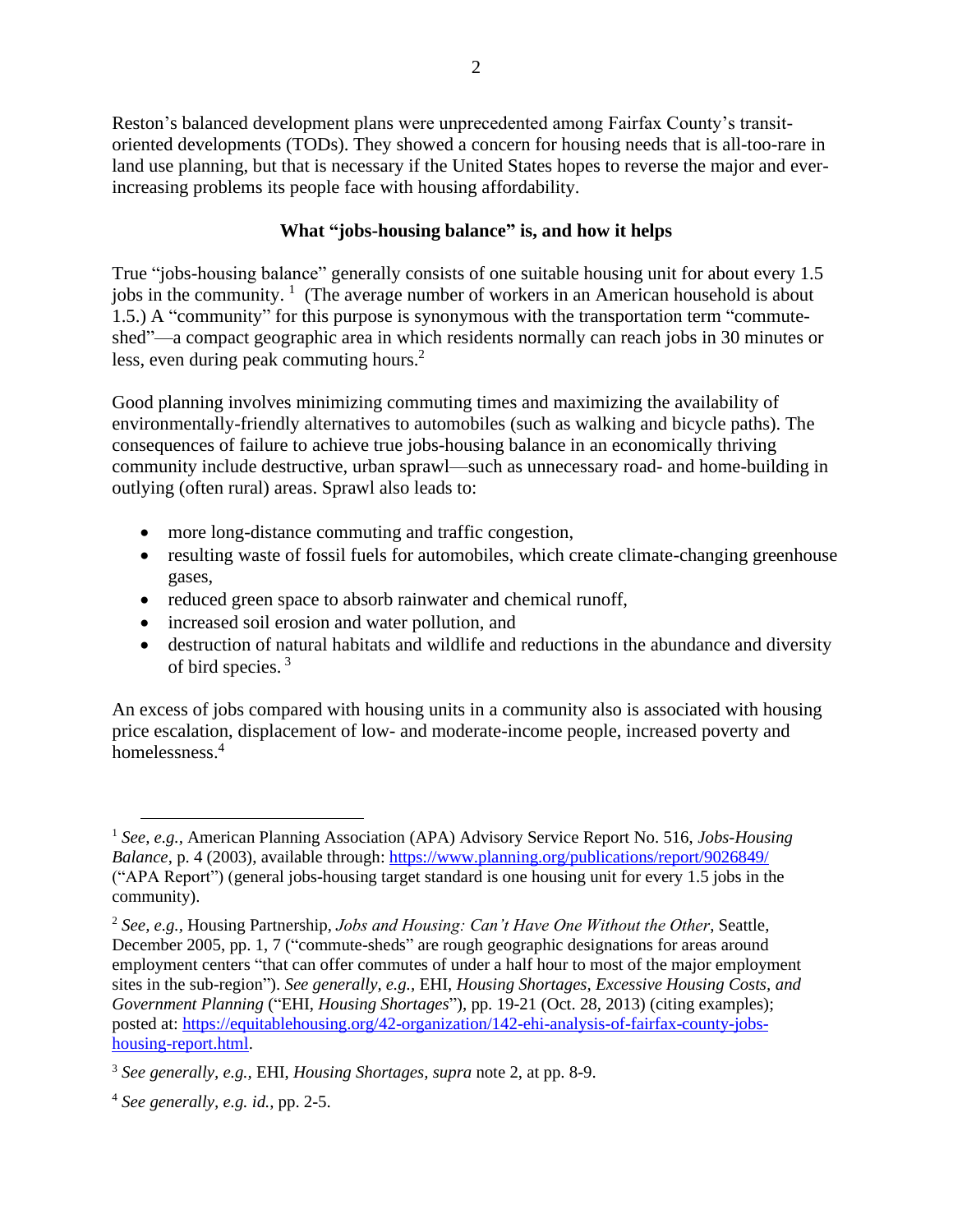#### **How Reston's plan achieved jobs-housing balance for its Metrorail-area development**

The Reston planning was part of the extension of the Washington, DC-area Metrorail system to rapidly-growing western suburbs from Tysons Corner to Dulles International Airport, and ultimately into eastern Loudoun County. Fairfax County appointed a planning Task Force, composed mainly of residents and business people in Reston and nearby areas, to make recommendations concerning Reston's three transit station areas ("TSAs"—approximately halfmile areas around Reston's Metrorail stations). (Those three TSAs are Wiehle Reston East, Reston Town Center, and Herndon (South side, "Reston West").)

A separate, County-appointed Working Group made planning recommendations concerning a fourth TSA, west of Reston (the Innovation Center Station at Route 28, South side). The County's Dept. of Planning and Zoning (DPZ) provided guidance and information to both the Reston and Innovation Center planning groups.

Before EHI got involved, about a year into the planning effort, the jobs-housing mix under consideration by the Reston Task Force was the County planning staff's framework. If adopted, that framework would have resulted in a jobs-housing ratio for overall new development much higher than the existing ratio in Reston as a whole  $(3.75:1$  versus the current 3:1).<sup>5</sup>

EHI's comments to that Task Force in Spring 2011 helped focus support among its members for including more housing. EHI provided the Task Force with detailed research and calculations on the effects of various amounts of housing in the mix.

In the end, at least 12,540 new housing units were added to the planning stage for Reston, after EHI got involved. That amounted to about 57 percent of the total of new housing units (22,140) planned for the Reston station areas.

At least 1,510 of the added units will be affordable to low- and moderate-income people, based on the percentages called for by the plan's (and the County's) Workforce Housing policy. (Depending on the number of total housing units ultimately built, more than 2,250 units might be "affordable.")

Under those same policies, the anticipated non-residential growth in the Reston TSAs would generate contributions of more than \$111 million to the County's housing trust fund. <sup>6</sup> That fund

<sup>5</sup> Under that framework, there would be about 8,000 new housing units and about 30,000 new workers by 2030.That housing proposal was based on the same figures contained in GMU Center for Regional Analysis, *Forecasts for the Reston/Dulles Rail Corridor and Route 28 Corridor 2010 to 2050* (July 26, 2010) (intermediate forecasts for numbers of households in 2030). *See, e.g.*, Fairfax County DPZ, *Task Force Scenario Building Process*, pp. 4-7 (Nov. 9, 2010).

<sup>6</sup> The County's Comprehensive Plan Amendment (CPA) for Reston's station areas adopted a developer contribution policy similar to the one in the Tysons Corner Metrorail-area redevelopment plan. Under it: "Non-residential development in the TOD districts should contribute a minimum of \$3.00 per nonresidential square foot on total new development intensity." The CPA calls for up to 37,265,000 square feet of nonresidential development in the station areas.